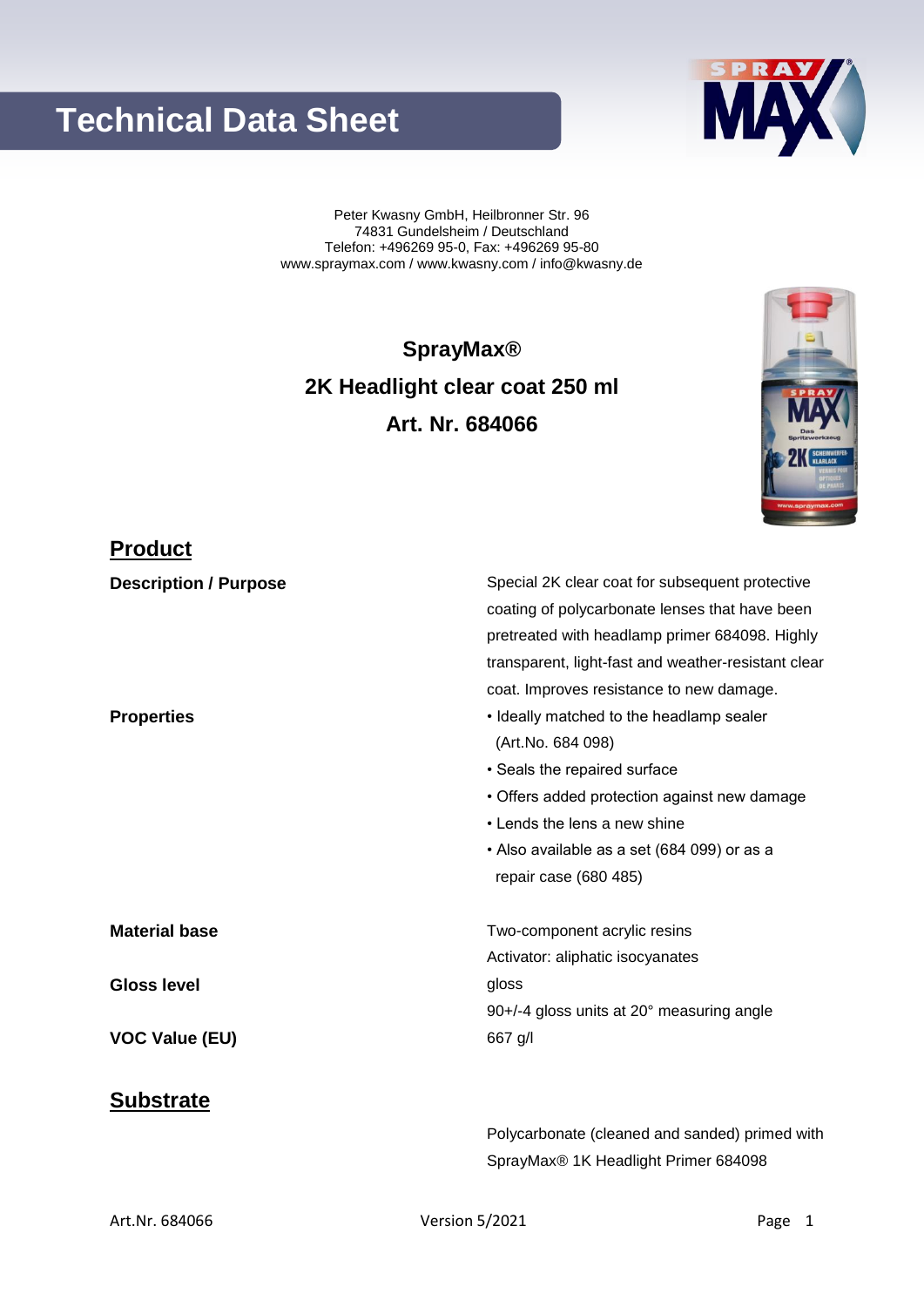

### **Processing**

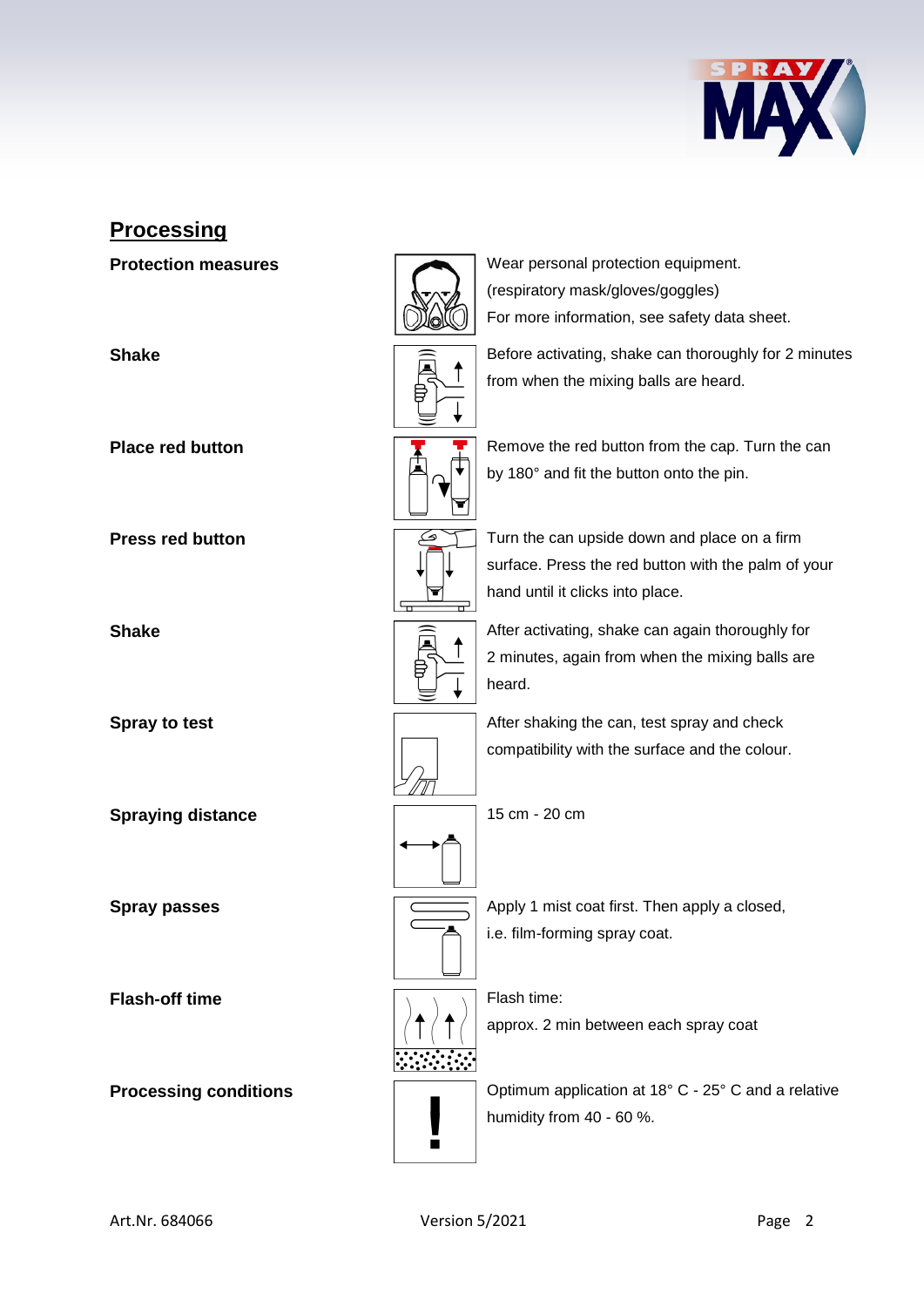



The stated values refer to the above-mentioned processing conditions. The level of dryness is determined pursuant to DIN 53150.



IR- drying: 10 min end flash off; after 25 - 30 min at 60° C object temperatur

**Continue** Can be polished after approx. 8 - 9 h after drying over night at (20° C) or 30 min at 60° C



**Pot life Pot life** Approx. 14 h at 20° C room temperature and a relative humidity of approx. 40 - 50 %. The processing time depends on the ambient temperature. Higher temperatures reduce the pot life, lower temperatures will prolong it. **Finish Finish After painting, turn the can upside down and spray** the valve until empty.



The usage period refers to an unused can that is stored correctly at a temperature of 15 - 25° C and a relative humidity below 60%. The can must be stored and transported in an upright position in a dry place where it is protected against chemical and mechanical influences. The safety information on the can and all statutory provisions applicable for the storage site must be observed.

**Disposal Disposal The completely emptied spray cans must be dis**posed of in the recycling system. Cans with hardened material must be disposed of as special waste.

### **Additional Information**

**Shelf Life** 36 months (not activated)